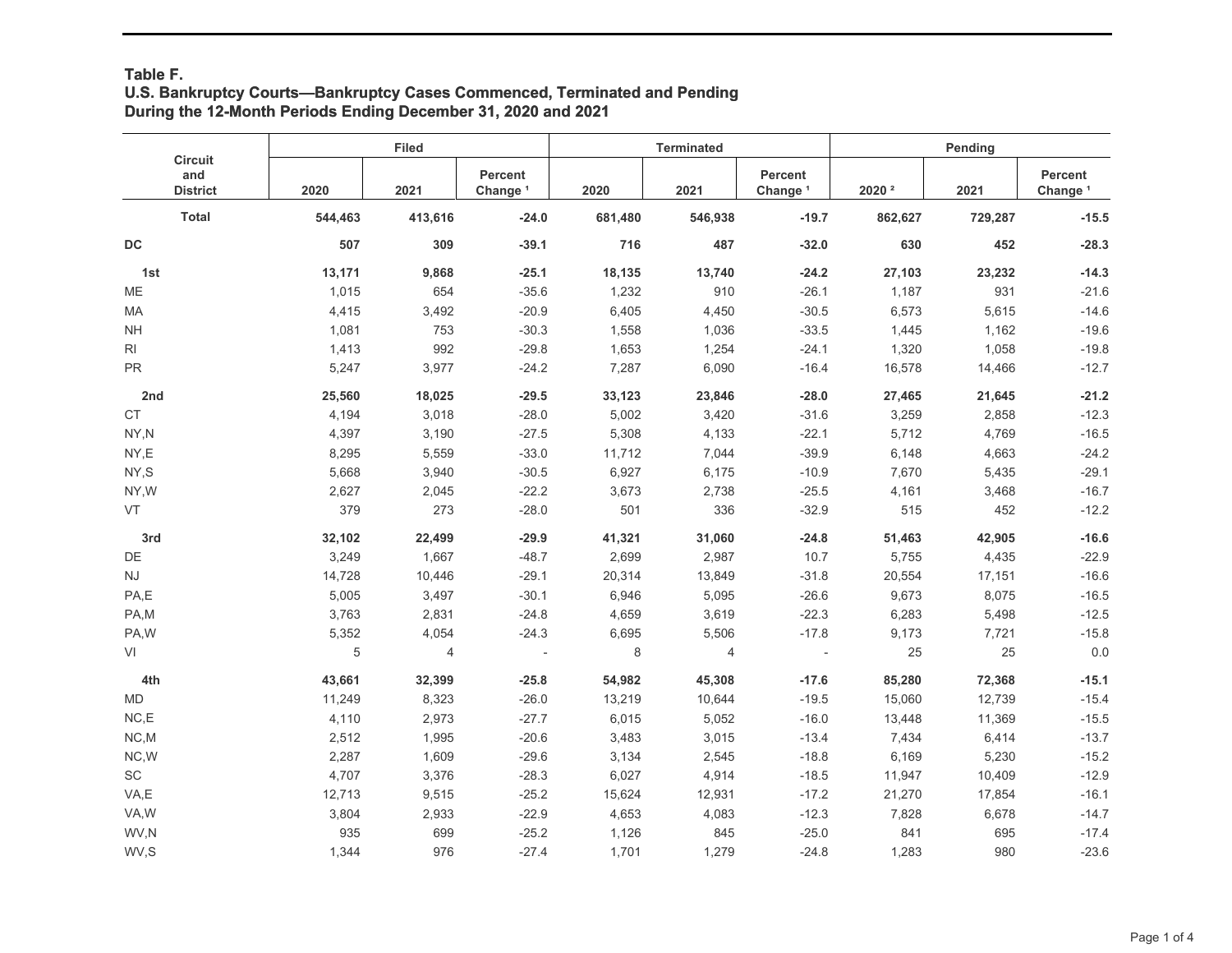## **Table F. (December 31, 2021—Continued)**

| <b>Circuit</b><br>and<br><b>District</b> | <b>Filed</b> |        |                                |         | <b>Terminated</b> |                                | Pending           |         |                                |
|------------------------------------------|--------------|--------|--------------------------------|---------|-------------------|--------------------------------|-------------------|---------|--------------------------------|
|                                          | 2020         | 2021   | Percent<br>Change <sup>1</sup> | 2020    | 2021              | Percent<br>Change <sup>1</sup> | 2020 <sup>2</sup> | 2021    | Percent<br>Change <sup>1</sup> |
| 5th                                      | 42,977       | 31,977 | $-25.6$                        | 56,724  | 46,494            | $-18.0$                        | 90,503            | 75,989  | $-16.0$                        |
| LA,E                                     | 2,202        | 1,537  | $-30.2$                        | 3,194   | 2,272             | $-28.9$                        | 5,969             | 5,234   | $-12.3$                        |
| LA,M                                     | 882          | 641    | $-27.3$                        | 1,393   | 1,083             | $-22.3$                        | 1,816             | 1,374   | $-24.3$                        |
| LA, W                                    | 4,558        | 3,871  | $-15.1$                        | 7,287   | 6,999             | $-4.0$                         | 18,057            | 14,929  | $-17.3$                        |
| MS.N                                     | 3,639        | 2,563  | $-29.6$                        | 4,908   | 3,991             | $-18.7$                        | 9,539             | 8,111   | $-15.0$                        |
| MS, S                                    | 4,973        | 3,603  | $-27.5$                        | 6,948   | 4,970             | $-28.5$                        | 10,155            | 8,788   | $-13.5$                        |
| TX,N                                     | 8,689        | 6,574  | $-24.3$                        | 11,109  | 8,725             | $-21.5$                        | 12,966            | 10,817  | $-16.6$                        |
| TX,E                                     | 4,366        | 3,356  | $-23.1$                        | 5,310   | 4,373             | $-17.6$                        | 7,917             | 6,901   | $-12.8$                        |
| TX,S                                     | 7,796        | 5,381  | $-31.0$                        | 9,072   | 8,226             | $-9.3$                         | 15,485            | 12,640  | $-18.4$                        |
| TX, W                                    | 5,872        | 4,451  | $-24.2$                        | 7,503   | 5,855             | $-22.0$                        | 8,599             | 7,195   | $-16.3$                        |
| 6th                                      | 81,560       | 62,273 | $-23.6$                        | 101,899 | 83,064            | $-18.5$                        | 131,640           | 110,852 | $-15.8$                        |
| KY,E                                     | 5,762        | 4,266  | $-26.0$                        | 6,722   | 5,610             | $-16.5$                        | 8,849             | 7,505   | $-15.2$                        |
| KY,W                                     | 5,669        | 4,828  | $-14.8$                        | 6,153   | 5,421             | $-11.9$                        | 8,960             | 8,367   | $-6.6$                         |
| MI, E                                    | 17,549       | 13,846 | $-21.1$                        | 20,486  | 16,779            | $-18.1$                        | 22,500            | 19,566  | $-13.0$                        |
| MI, W                                    | 4,112        | 3,076  | $-25.2$                        | 5,213   | 4,372             | $-16.1$                        | 6,901             | 5,605   | $-18.8$                        |
| OH,N                                     | 14,718       | 11,464 | $-22.1$                        | 17,735  | 14,031            | $-20.9$                        | 16,140            | 13,572  | $-15.9$                        |
| OH,S                                     | 12,033       | 9,354  | $-22.3$                        | 15,669  | 12,437            | $-20.6$                        | 19,293            | 16,211  | $-16.0$                        |
| TN,E                                     | 8,332        | 5,828  | $-30.1$                        | 11,236  | 8,505             | $-24.3$                        | 16,019            | 13,343  | $-16.7$                        |
| TN,M                                     | 5,773        | 4,065  | $-29.6$                        | 7,778   | 6,626             | $-14.8$                        | 13,280            | 10,719  | $-19.3$                        |
| TN,W                                     | 7,612        | 5,546  | $-27.1$                        | 10,907  | 9,283             | $-14.9$                        | 19,698            | 15,964  | $-19.0$                        |
| 7th                                      | 59,978       | 44,710 | $-25.5$                        | 78,163  | 58,617            | $-25.0$                        | 92,713            | 78,803  | $-15.0$                        |
| IL,N                                     | 25,109       | 16.790 | $-33.1$                        | 35,558  | 22,905            | $-35.6$                        | 38,243            | 32,128  | $-16.0$                        |
| IL, C                                    | 3,664        | 2,464  | $-32.8$                        | 4,572   | 3,433             | $-24.9$                        | 4,544             | 3,575   | $-21.3$                        |
| IL, S                                    | 2,264        | 1,690  | $-25.4$                        | 3,100   | 2,379             | $-23.3$                        | 4,084             | 3,395   | $-16.9$                        |
| IN, N                                    | 6,833        | 5,634  | $-17.5$                        | 8,325   | 7,209             | $-13.4$                        | 11,165            | 9,589   | $-14.1$                        |
| IN.S                                     | 10,465       | 8,853  | $-15.4$                        | 12,494  | 11,161            | $-10.7$                        | 18,679            | 16,369  | $-12.4$                        |
| WI,E                                     | 8,417        | 6,653  | $-21.0$                        | 10,336  | 8,513             | $-17.6$                        | 12,614            | 10,754  | $-14.7$                        |
| WI, W                                    | 3,226        | 2,626  | $-18.6$                        | 3,778   | 3,017             | $-20.1$                        | 3,384             | 2,993   | $-11.6$                        |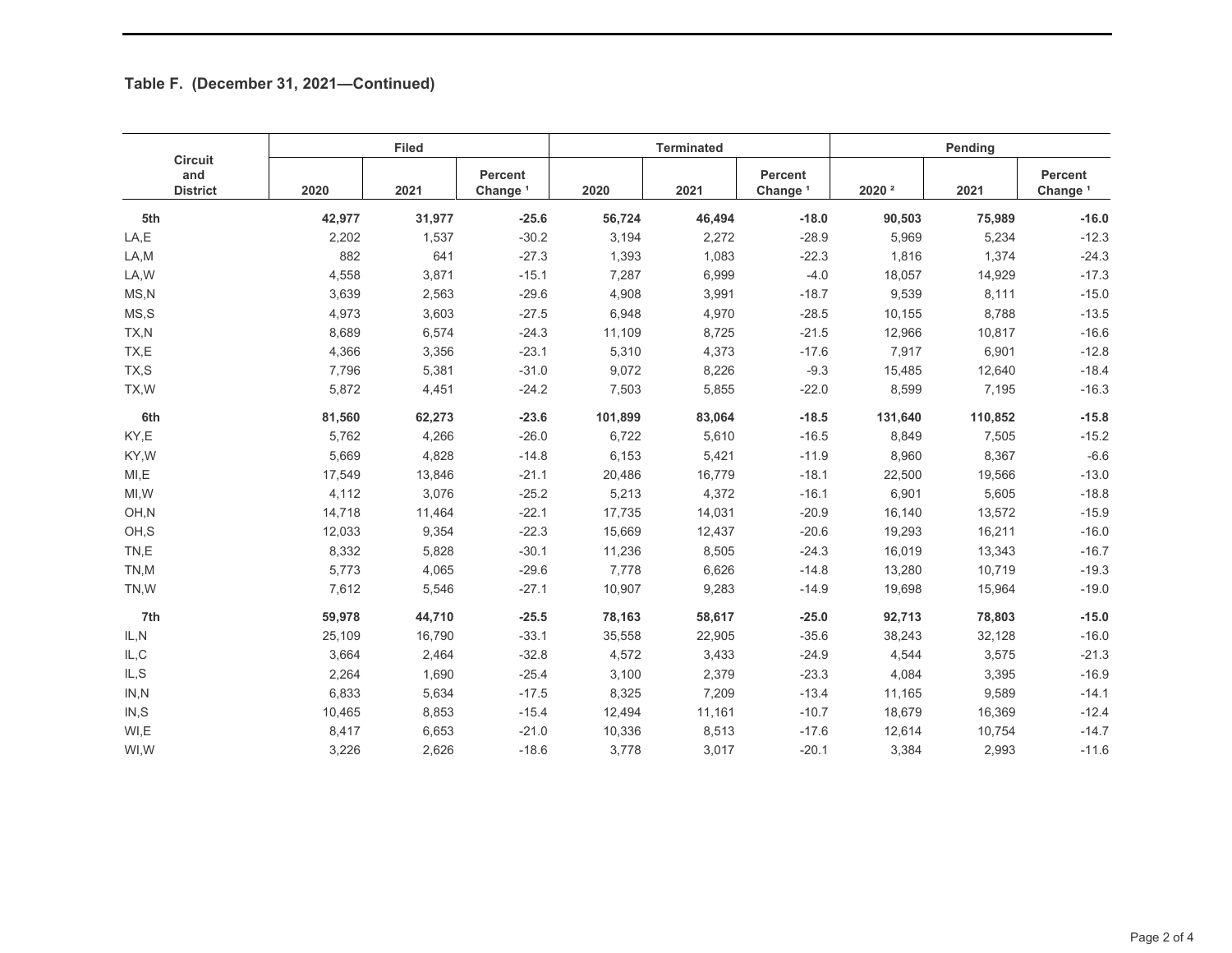## **Table F. (December 31, 2021—Continued)**

| <b>Circuit</b><br>and<br><b>District</b> | <b>Filed</b> |                |                                |                | <b>Terminated</b> |                                       | Pending           |                |                                       |
|------------------------------------------|--------------|----------------|--------------------------------|----------------|-------------------|---------------------------------------|-------------------|----------------|---------------------------------------|
|                                          | 2020         | 2021           | Percent<br>Change <sup>1</sup> | 2020           | 2021              | <b>Percent</b><br>Change <sup>1</sup> | 2020 <sup>2</sup> | 2021           | <b>Percent</b><br>Change <sup>1</sup> |
| 8th                                      | 35,969       | 27,549         | $-23.4$                        | 42,675         | 34,548            | $-19.0$                               | 54,527            | 47,529         | $-12.8$                               |
| AR <sup>3</sup>                          | 7,545        | 5,493          | $-27.2$                        | 9,398          | 7,605             | $-19.1$                               | 15,727            | 13,615         | $-13.4$                               |
| IA,N                                     | 1,462        | 1,120          | $-23.4$                        | 1,687          | 1,273             | $-24.5$                               | 980               | 827            | $-15.6$                               |
| IA,S                                     | 2,342        | 1,726          | $-26.3$                        | 2,646          | 2,000             | $-24.4$                               | 1,703             | 1,429          | $-16.1$                               |
| MN                                       | 7,238        | 5,754          | $-20.5$                        | 8,570          | 6,880             | $-19.7$                               | 9,467             | 8,342          | $-11.9$                               |
| MO,E                                     | 7,337        | 5,722          | $-22.0$                        | 8,895          | 6,912             | $-22.3$                               | 10,073            | 8,883          | $-11.8$                               |
| MO, W                                    | 5,231        | 4,015          | $-23.2$                        | 6,228          | 5,136             | $-17.5$                               | 10,042            | 8,921          | $-11.2$                               |
| <b>NE</b>                                | 3,343        | 2,589          | $-22.6$                        | 3,651          | 3,381             | $-7.4$                                | 5,036             | 4,244          | $-15.7$                               |
| ${\sf ND}$                               | 656          | 531            | $-19.1$                        | 692            | 610               | $-11.8$                               | 540               | 461            | $-14.6$                               |
| SD                                       | 815          | 599            | $-26.5$                        | 908            | 751               | $-17.3$                               | 959               | 807            | $-15.8$                               |
| 9th                                      | 93,877       | 72,768         | $-22.5$                        | 111,546        | 90,093            | $-19.2$                               | 94,666            | 77,337         | $-18.3$                               |
| AK                                       | 320          | 218            | $-31.9$                        | 365            | 263               | $-27.9$                               | 280               | 235            | $-16.1$                               |
| AZ                                       | 13,515       | 9,884          | $-26.9$                        | 15,406         | 13,457            | $-12.7$                               | 17,427            | 13,854         | $-20.5$                               |
| CA,N                                     | 5,900        | 4,700          | $-20.3$                        | 7,942          | 6,505             | $-18.1$                               | 10,071            | 8,264          | $-17.9$                               |
| CA, E                                    | 10,968       | 8,179          | $-25.4$                        | 13,116         | 9,852             | $-24.9$                               | 9,824             | 8,152          | $-17.0$                               |
| CA,C                                     | 27,852       | 23,104         | $-17.0$                        | 32,921         | 26,759            | $-18.7$                               | 20,685            | 17,028         | $-17.7$                               |
| CA, S                                    | 6,426        | 4,989          | $-22.4$                        | 7,749          | 5,899             | $-23.9$                               | 4,623             | 3,713          | $-19.7$                               |
| HI                                       | 1,566        | 1,212          | $-22.6$                        | 1,601          | 1,354             | $-15.4$                               | 1,903             | 1,761          | $-7.5$                                |
| ID                                       | 2,772        | 2,000          | $-27.8$                        | 3,303          | 2,485             | $-24.8$                               | 2,173             | 1,688          | $-22.3$                               |
| MT                                       | 1,201        | 654            | $-45.5$                        | 1,284          | 778               | $-39.4$                               | 1,271             | 1,147          | $-9.8$                                |
| <b>NV</b>                                | 8,007        | 6,995          | $-12.6$                        | 8,812          | 8,389             | $-4.8$                                | 6,667             | 5,273          | $-20.9$                               |
| <b>OR</b>                                | 6,636        | 4,771          | $-28.1$                        | 7,631          | 5,966             | $-21.8$                               | 7,961             | 6,766          | $-15.0$                               |
| WA,E                                     | 2,277        | 1,550          | $-31.9$                        | 2,981          | 2,144             | $-28.1$                               | 2,922             | 2,328          | $-20.3$                               |
| WA,W                                     | 6,369        | 4,457          | $-30.0$                        | 8,312          | 6,177             | $-25.7$                               | 8,755             | 7,034          | $-19.7$                               |
| GU                                       | 67           | 53             | $-20.9$                        | 121            | 64                | $-47.1$                               | 101               | 90             | $-10.9$                               |
| <b>NMI</b>                               | $\mathbf{1}$ | $\overline{2}$ |                                | $\overline{2}$ | $\mathbf{1}$      |                                       | 3                 | $\overline{4}$ |                                       |
| 10th                                     | 31,284       | 23,562         | $-24.7$                        | 37,714         | 31,425            | $-16.7$                               | 44,438            | 36,574         | $-17.7$                               |
| $_{\rm CO}$                              | 8,562        | 6,462          | $-24.5$                        | 10,725         | 8,654             | $-19.3$                               | 11,217            | 9,025          | $-19.5$                               |
| KS                                       | 4,470        | 3,521          | $-21.2$                        | 5,947          | 5,319             | $-10.6$                               | 12,085            | 10,287         | $-14.9$                               |
| <b>NM</b>                                | 2,423        | 1,510          | $-37.7$                        | 2,685          | 1,788             | $-33.4$                               | 1,617             | 1,339          | $-17.2$                               |
| OK,N                                     | 1,990        | 1,495          | $-24.9$                        | 2,303          | 1,734             | $-24.7$                               | 1,262             | 1,023          | $-18.9$                               |
| OK,E                                     | 1,235        | 949            | $-23.2$                        | 1,375          | 1,120             | $-18.5$                               | 828               | 657            | $-20.7$                               |
| OK, W                                    | 4,259        | 3,488          | $-18.1$                        | 4,788          | 4,491             | $-6.2$                                | 5,352             | 4,348          | $-18.8$                               |
| UT                                       | 7,638        | 5,576          | $-27.0$                        | 9,074          | 7,603             | $-16.2$                               | 11,368            | 9,341          | $-17.8$                               |
| <b>WY</b>                                | 707          | 561            | $-20.7$                        | 817            | 716               | $-12.4$                               | 709               | 554            | $-21.9$                               |